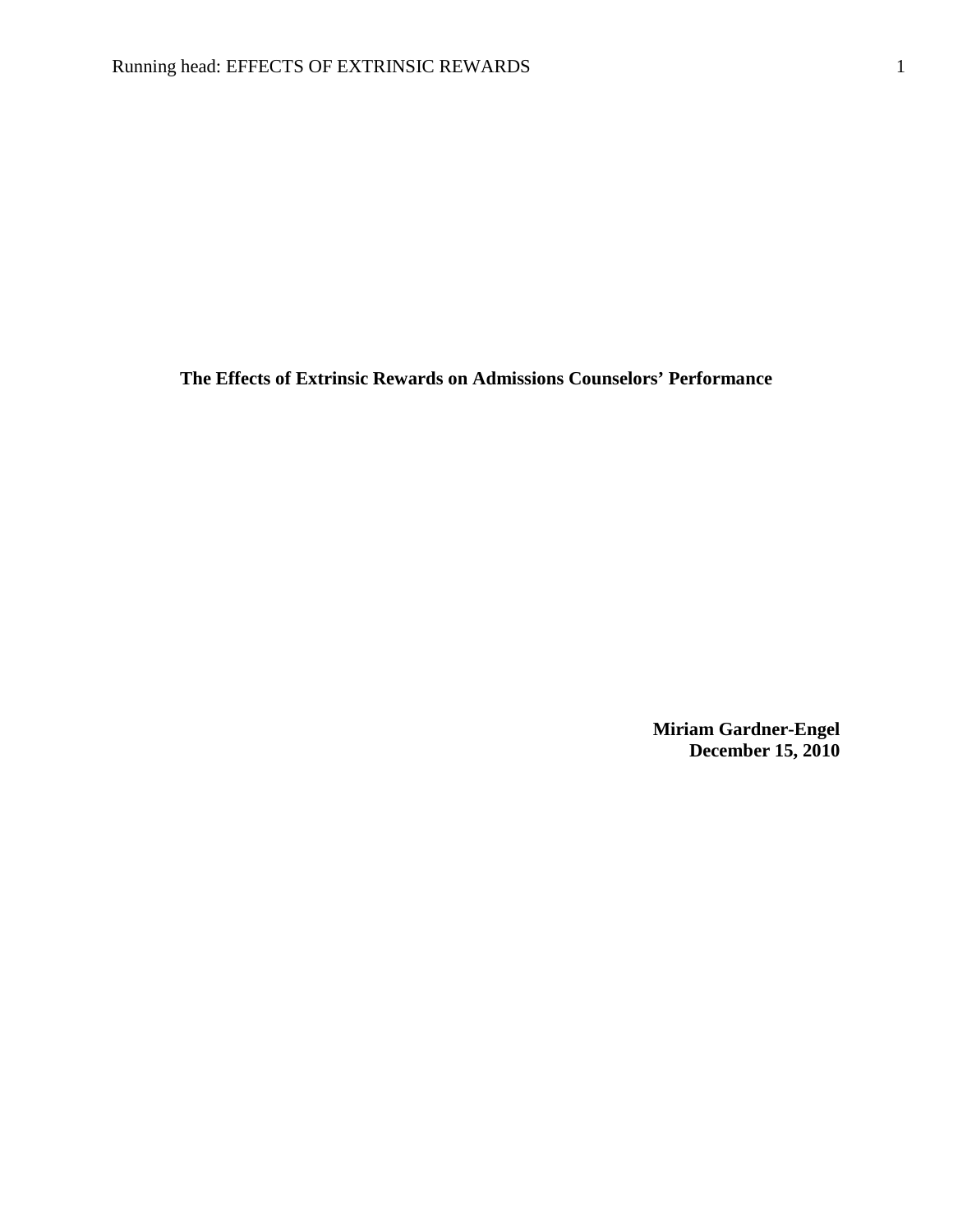## **Abstract**

This study examines the best ways to motivate college admissions counselors. A review of literature revealed multiple perspectives on intrinsic and extrinsic as well as tangible and intangible rewards. Primary research was designed to examine the impact of tangible rewards and verbal reinforcements with a convenience sample of nine college admissions counselors. Results revealed that verbal praise was a stronger motivating factor than tangible rewards. These results can be applied to management of college admissions counselors in a variety of settings.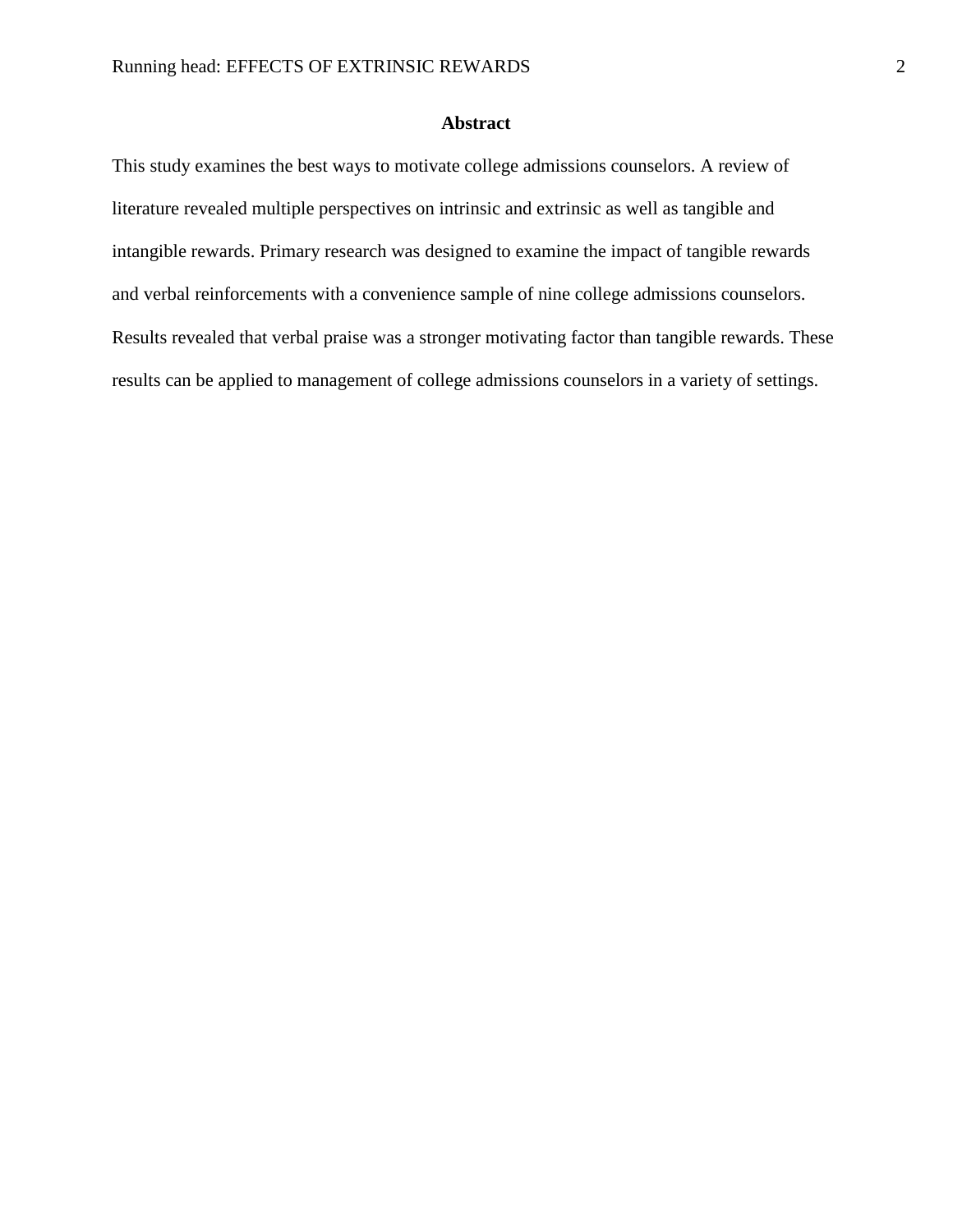## Table of Contents

| Chapter One - Introduction            | 5         |
|---------------------------------------|-----------|
| <b>Background of Problem</b>          | 5         |
| <b>Statement of the Problem</b>       | 6         |
| Chapter Two - Literature Review       |           |
| Overview                              | $\tau$    |
| <b>Relevant Subsections</b>           | $8 - 13$  |
| Chapter Three - Research Methodology  | 14        |
| Problem                               | 14        |
| <b>Study Population</b>               | 15        |
| Treatment                             | 15        |
| Chapter Four - Description of Results | $16 - 18$ |
| Chapter Five - Summary                | 19        |
| Discussion                            | 20        |
| Conclusions                           | 21        |
| Recommendations                       | 21        |
| References                            | $22 - 23$ |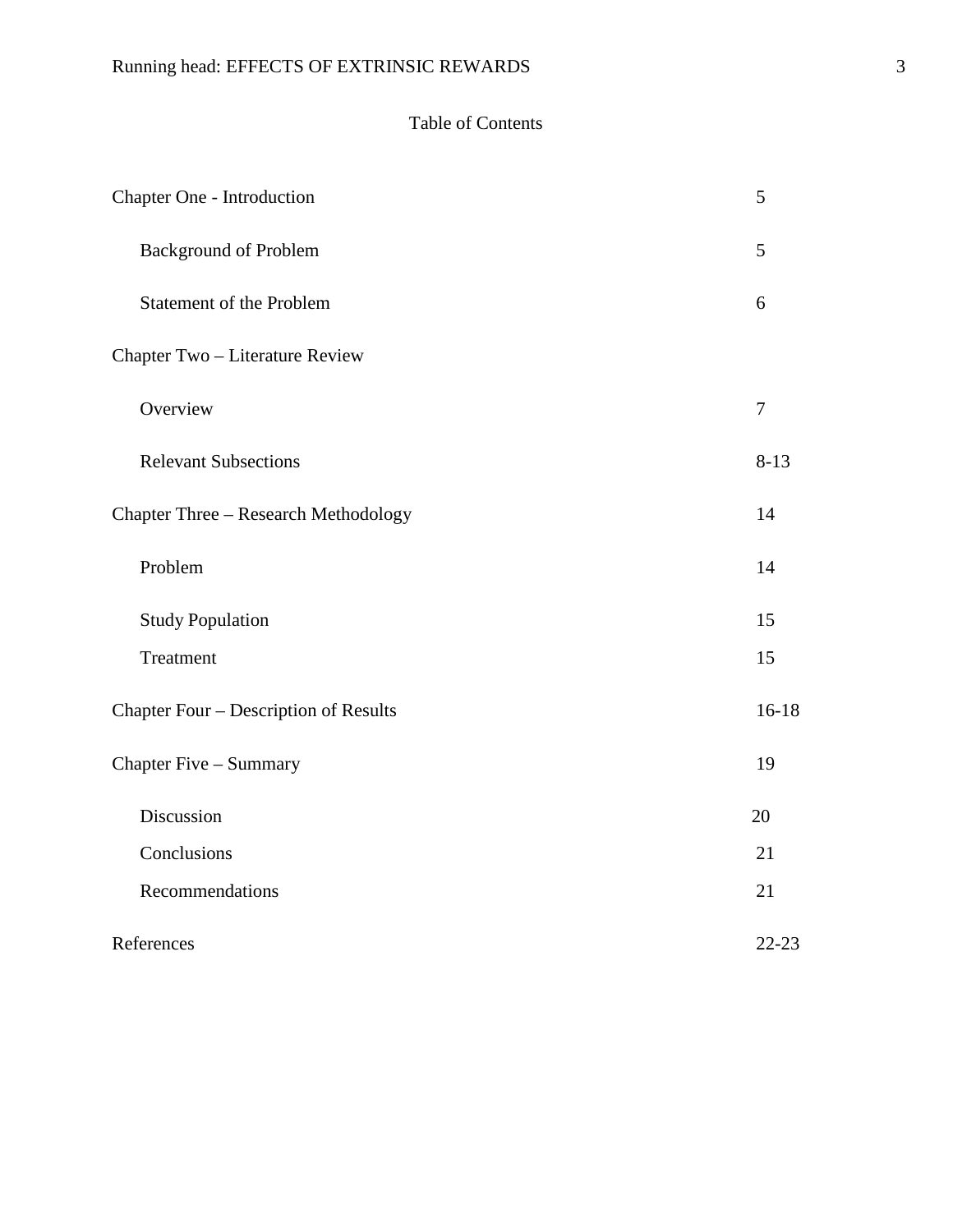#### **Chapter One**

## *Background of the Problem*

The purpose of this action research project is to determine if extrinsic rewards act as a motivating factor for admissions counselors. Admission counselors play an essential role in higher education. They recruit and enroll students in the university. Recruiting students is of interest to other people in management-level positions in proprietary higher education institutions, because admissions is the entry point for all students. Measuring the admissions counselors' performance to determine what motivates them should be of interest to all administrators. It is important to keep admission counselors' performance levels high, due to the fact that they are the revenue drivers in proprietary education. Therefore, measuring the employees' performance attributed to different motivation factors could be important.

In the Admissions Department it is essential for managers to keep their employees' motivated to maintain high achievement levels. Often, managers struggle to try to learn the employees' motivating factors that enable them to be successful. The goal of this research is to determine if extrinsic rewards improve the admissions counselors' performance. To accomplish that, this study will measure the counselors' performance when they receive tangible rewards compared to when they receive verbal reinforcements for their performance. Productivity will be compared when they receive tangible rewards and when they receive words of encouragement rather than tangible rewards.

There are theories on the effects of extrinsic rewards and verbal reinforcements on employee's motivation. According to the theories, verbal reinforcements have a more positive effect on employee's motivation than tangible rewards (Furnham, Petrides, Tsaousis, Pappas, & Garrod, 2005). However, there is also research to support extrinsic motivation as an important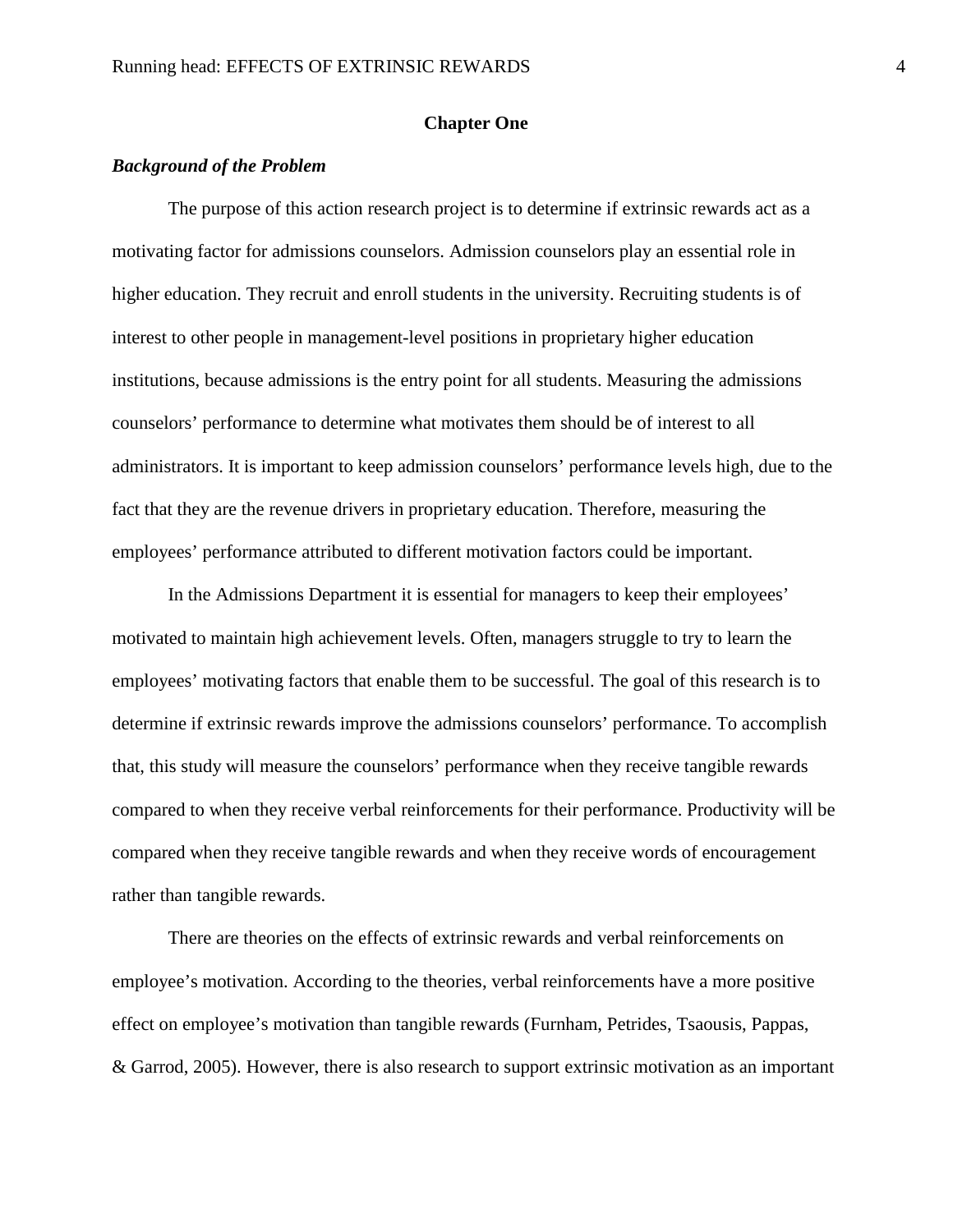factor in admission counselor success (Albrecht, Abeler, Falk, & Weber, 2009).The results obtained in this research will assist managers in proprietary higher education in determining effective methods of motivating admission counselors.

This research takes place in one of the largest proprietary education institutions in the state of Florida, Keiser University Ecampus. Overall Keiser University has approximately 19,000 students. They have over 15 campuses throughout the state of Florida and a campus in China.

## *Statement of the Problem*

The ever-present problem for an admissions team is how to get the greatest number of the most appropriate prospects as new students for the school. The problem for managers of admissions counselors is how to keep counselors performing to their greatest potential. No clear consensus exists in the research community about the best way to spur admissions counselors on to high levels of achievement in the world of proprietary career-oriented higher education. This study takes the opportunity to use primary data collection to investigate the solution to the problem of motivating admissions counselors.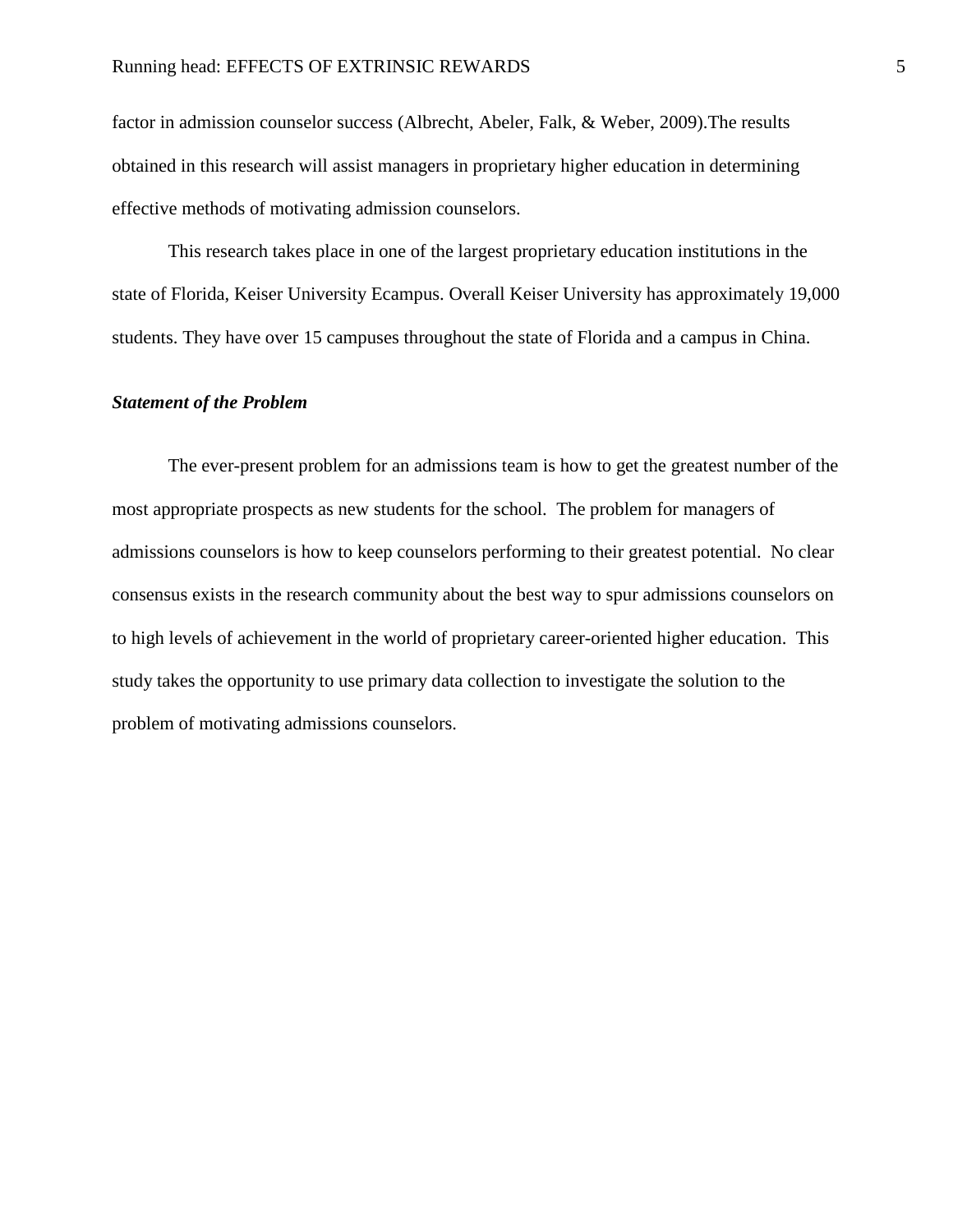#### **Chapter Two**

## **Literature Review**

## **Intrinsic and Extrinsic Rewards**

There have been several views of the effects of extrinsic and intrinsic rewards on employees related to motivation. Attitude and personality correlate with motivation in the work place (Furnham, et al, 2005). In this study, the authors discuss how the employee's personality is indicative of his or her attitude and behavior as an employee. The employees' personality impacts their work values because it predicts what motivates them in the workplace and what they value in life. Furnham et al. (2005) describe two motivators for an employee: intrinsic and extrinsic motivators. The motivating factors for an intrinsically motivated person are the strong desire to achieve and accomplish his or her goal(s). The extrinsically motivated person's motivators are to be secure in life with his or her family and have a sense of stability.

The method used in this study was information gathered in a survey questionnaire. In the survey, the participants rated the importance of job achievement, benefits, interest, trust, and job security. The highest rated motivators were achievement, job interest, and trust; all of these are intrinsic motivators. The employee's attitude is a strong indicator of how motivated he or she will be in his or her position. Therefore, it is important to predict the employee's attitude prior to hiring the employee. One way to predict an employee's attitude (prior to hiring him or her) is to require him or her to fill out a survey questionnaire that may assist in predicting his or her attitude (Furnham et al., 2005). The Furnham study is notable because of its conclusion that intrinsic motivation is more likely to keep workers focused on their goals than external inputs

According to a research study by Popescu and Kocabiyikoglu (2007), extrinsic rewards that have a monetary value do not motivate employees. These rewards can often demotivate the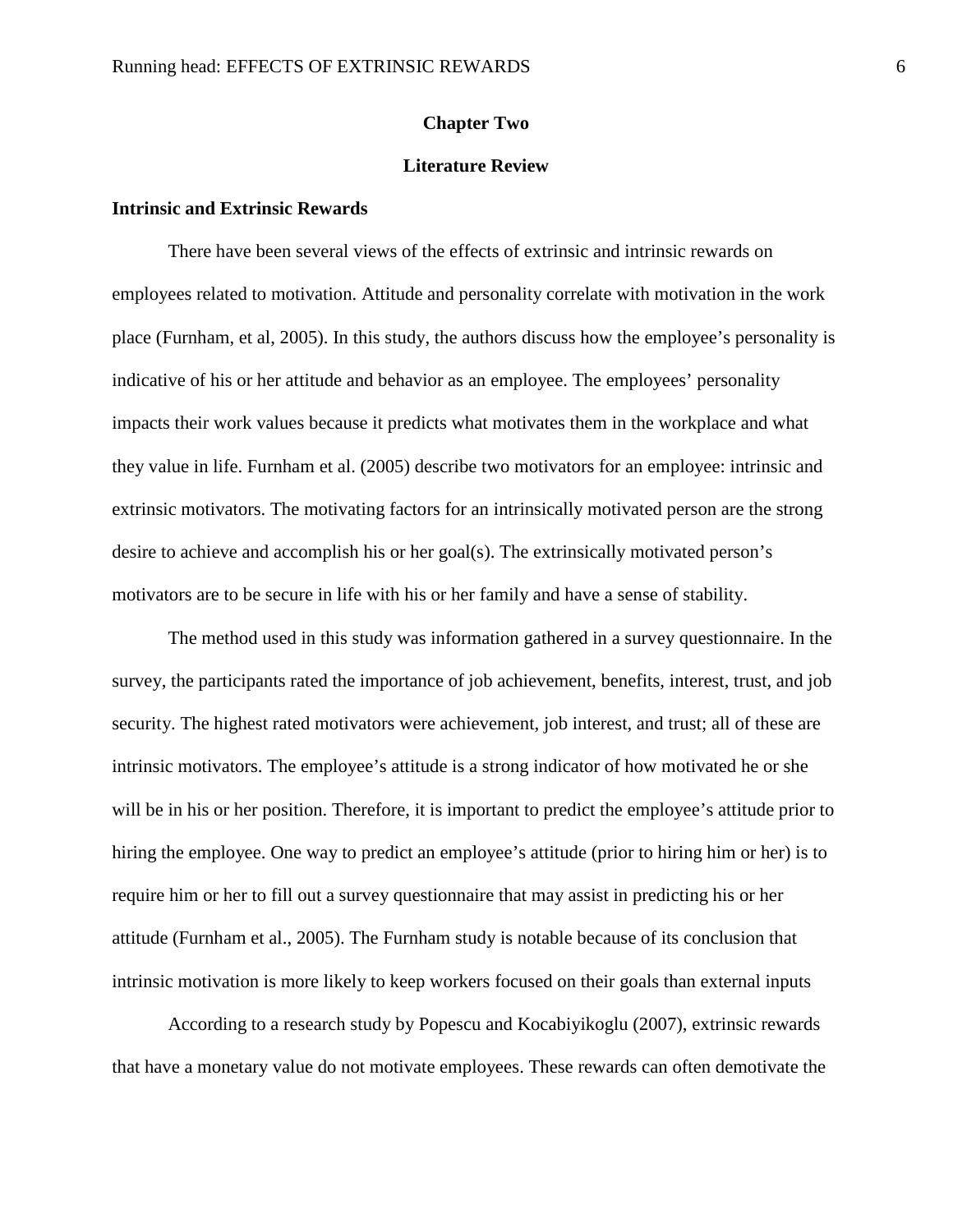employee to achieve their goals. The authors explain that in order for extrinsic rewards to act as a motivator for the employees, the employer would have to hire an extremely aggressive workforce (Popescu, Kocabiyikoglu 2007).

Not all of the studies that address intrinsic and extrinsic rewards concluded that employers are universally motivated from within .According to a survey from American Express, (Williams, 1999) providing employees with rewards for their performance is an essential part in employee retention and building the employees' morale About eighteen percent of managers measured expressed that they were never recognized with an award for their performance. A majority of the employees felt that rewards assisted in increasing their corporate loyalty. The consensus for the best rewards was words of appreciation and a good evaluation. Study participants felt that material rewards such as tee-shirts and gift certificates were not as meaningful (Williams, 1999).

#### **Good Management Can be a Motivator**

Hanson (2005) evaluated the importance of managers in determining those factors that motivate their employees. He discussed the importance of employees having a positive attitude. A positive attitude has a direct correlation on how productive an employee will be in his or her position. Hanson mentioned that a negative attitude can not only affect the employee alone, but also it can have negative effects on the entire team. Knowing the employees goals in life can assist the manager in determining the employees' motivational factors.

Hanson (2005) makes many valid points for a manager to motivate his or her employees. There are several ways a supervisor can accomplish this task. One way is to thoroughly get to know the employees and learn about their career goals. When the employees realize the growth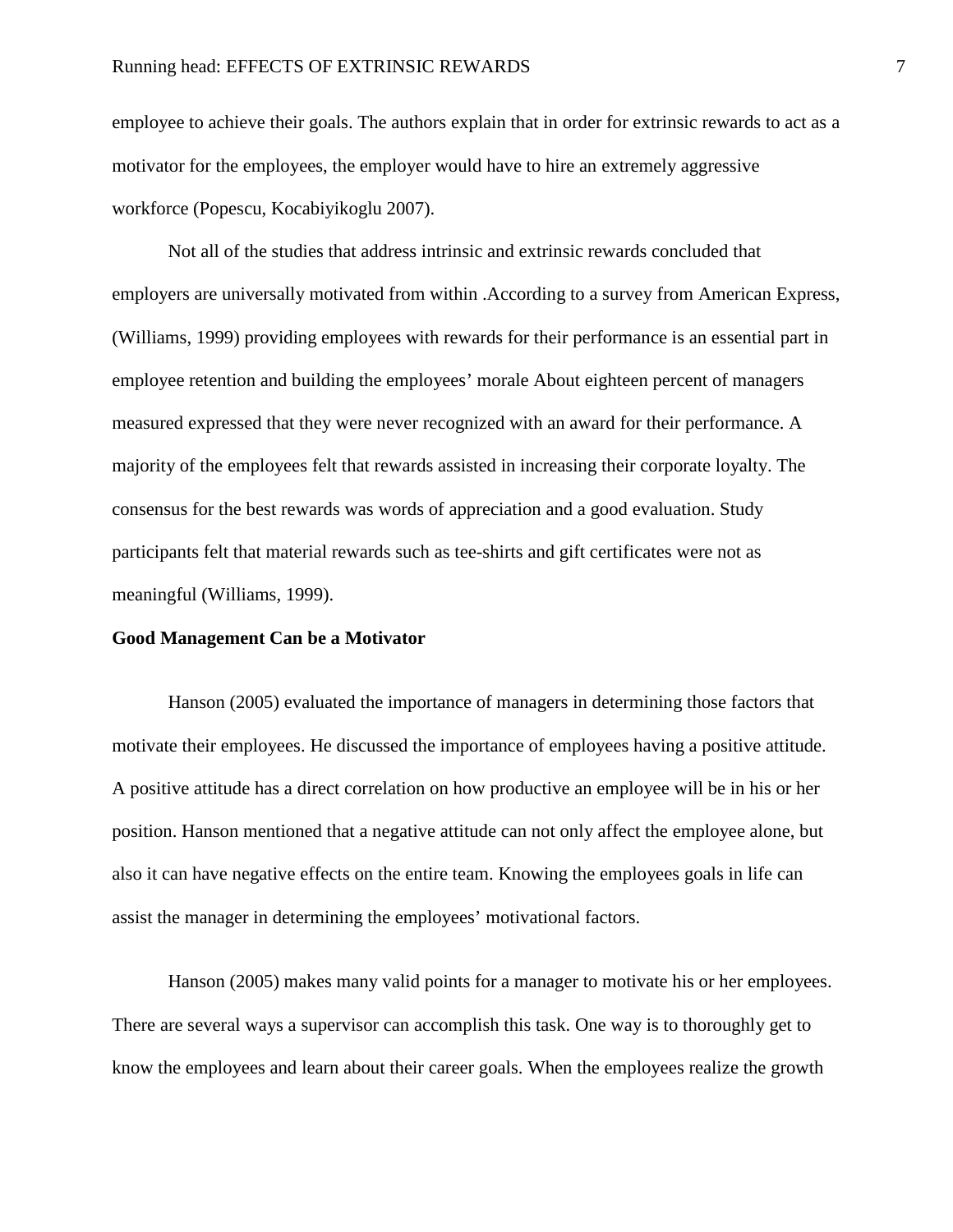opportunity that they can obtain in a company they will be motivated to be successful in their positions. It is essential for managers to measure the employees' performance levels (Hanson, 2005, p.3). By measuring the employees' performance, the manager will find out the employees motivating factors.

Zorn and Ruccio (1998) discussed the importance of communication in motivating an admissions department. They outline three forms of speech that are essential in motivating an admissions team at a college. The first form of speech that should be conveyed to the team is the ability to increase the employee's knowledge and understanding of what is needed for his or her position. The second form of speech conveyed to the employees is their value as employees and the importance of their positions. The third form of speech involves getting more acclimated with the employees on the team. It is important for the manager to show an interest in the employee's life outside of work and help promote interaction between team members.

All the forms of speech discussed in the article are essential for all managers to utilize in a college sales team environment. Providing the employees with knowledge pertaining to their positions will assist in the employees' productivity. Knowledge, such as professional development empowers the employee and makes them more comfortable in their position. When employees realize their value to the company and that they are appreciated, they will be motivated to continue to be productive in their positions. Establishing a mutual bond with the employee will motivate the employee to have the desire to become successful (Zorn & Ruccio, 1998, p. 2).

Echoing other studies, the theme of London's (1993) article is motivation related to these three areas: career resilience, career insight, and career identity. Career resilience involves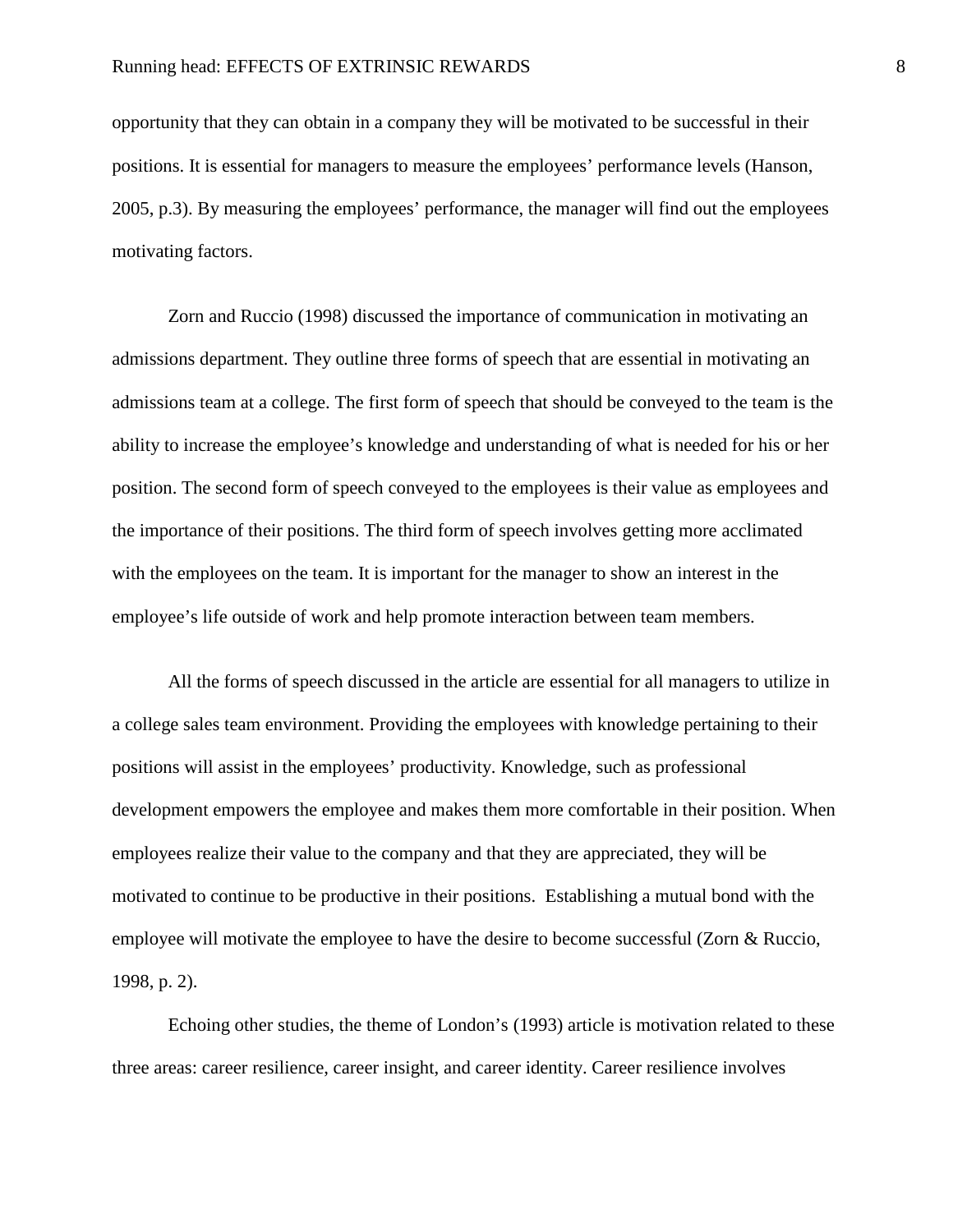#### Running head: EFFECTS OF EXTRINSIC REWARDS 9

adapting to change in the company and the ability to work with all different types of employees. Career insight is being conscious of one's own career goals and focusing on them while being able to acknowledge one's strengths and weaknesses. Career identity is how people view themselves in their career and organization. London conducted a study to measure employees' motivation. Both employees and supervisors were told to complete questionnaires, which measured motivation in their career, support for career growth, and empowerment. In analyzing the survey data, it was determined that the employees viewed themselves more favorably than their supervisors viewed them.

Studying the areas that encompass motivation is crucial in motivating employees. Knowing the employees' career goals, strengths, and weaknesses can assist the manager in identifying the employees' motivational factors. Providing the employee with encouragement for their accomplishments can assist in motivating the employee to continue to succeed in the position (London, 1993, p. 1).

An unexpected method of motivating employees is simple good management: effectively communicating expectations. Communication is also another critical element that both establishes a bond between management and the employees and also conveys knowledge that will empower the employees. Leibowitz, Shore, & Schuman (1992) argue that many of the ingredients necessary to motivate employees are there in the workplace already, factors such as interest, satisfaction with the job, and the work itself. The question becomes how managers can channel those motivations into a higher productivity. This view of employee motivation dictates that the crucial time in planning for strong motivation is during the hiring process as much as during the management of employees throughout their tenure with the company.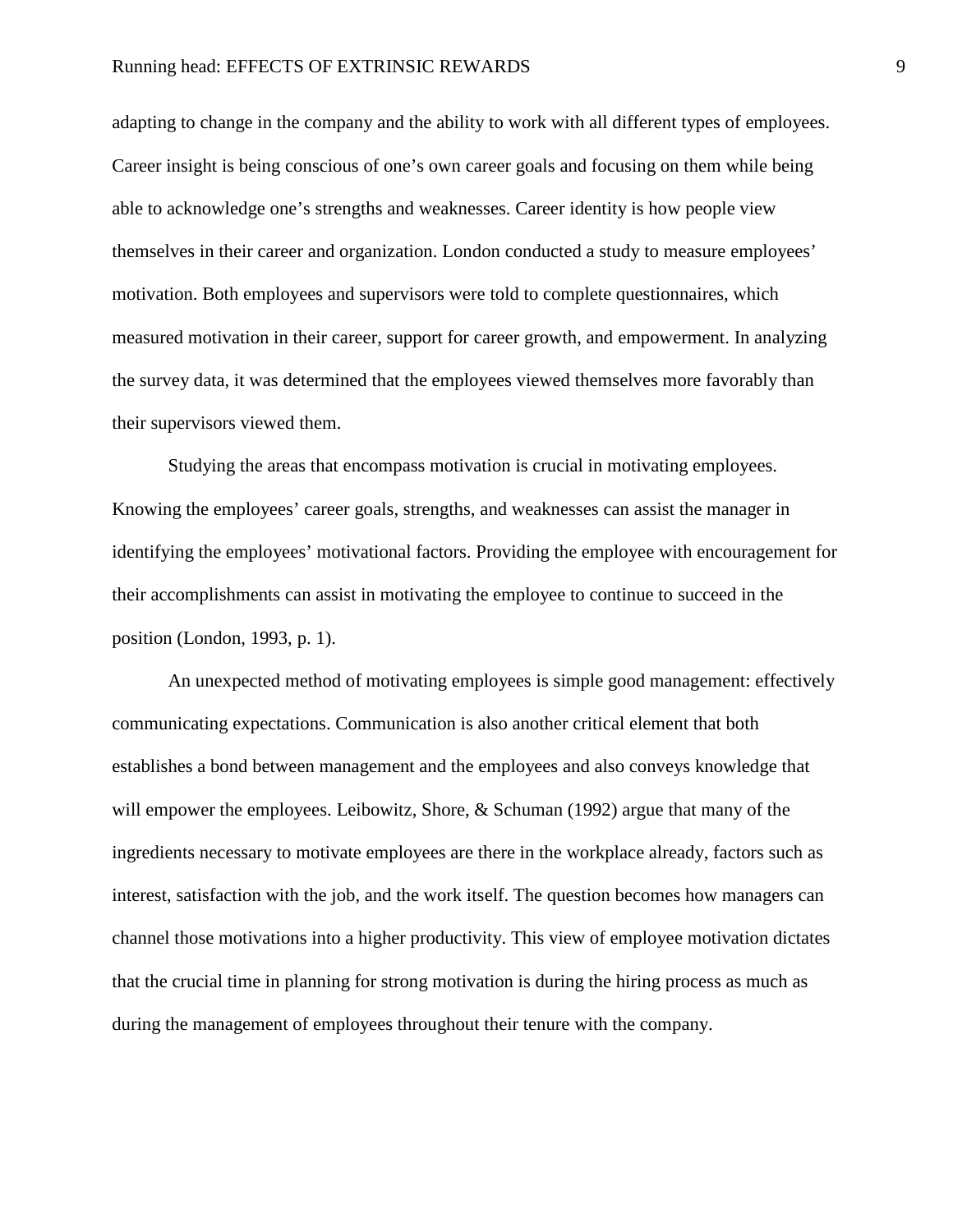Another form of extrinsic reward shown to be a workplace motivator is professional development opportunities. Employee development plays a major role in motivating employees. Taking the time to develop the employees' skills is critical for all managers. At Merck and Company a study was conducted about the importance of employee development (Leibowitz, Shore, & Schuman, 1992). Results showed that professional development is not just about training the employees', it is about providing them with on the job training and developing the employees' skills. Merck and company provide awards for management that not only provide their employees with training and development, but also provide an environment filled with team work (Leibowitz, Shore, & Schuman, 1992).

If some studies prove that intrinsic motivators work and others prove that extrinsic motivators work, how do managers react? Brown (1992) suggested that the question is more complex that a simply dichotomy. Providing employees with incentives can have both a positive and negative effect. Some employees will aspire to achieve the rewards and incentives, while other employees are not motivated by incentives and they may even act as a demotivator. According to Brown (1992), management created incentive programs because not all employees were receiving promotions or raises and they offered incentive programs to act as replacement. Management should be creating training programs and educating the employees to move up within the company (Brown, 1992).

#### **Implications for Managers**

Effective incentive programs can take time to administer and require a consistency and commitment from management (Norwell, 1989). But they have the potential to act as a major motivator for many employees. There are several benefits of an incentive program. They include: a stronger sense of employee motivation, effective internal communication, increase in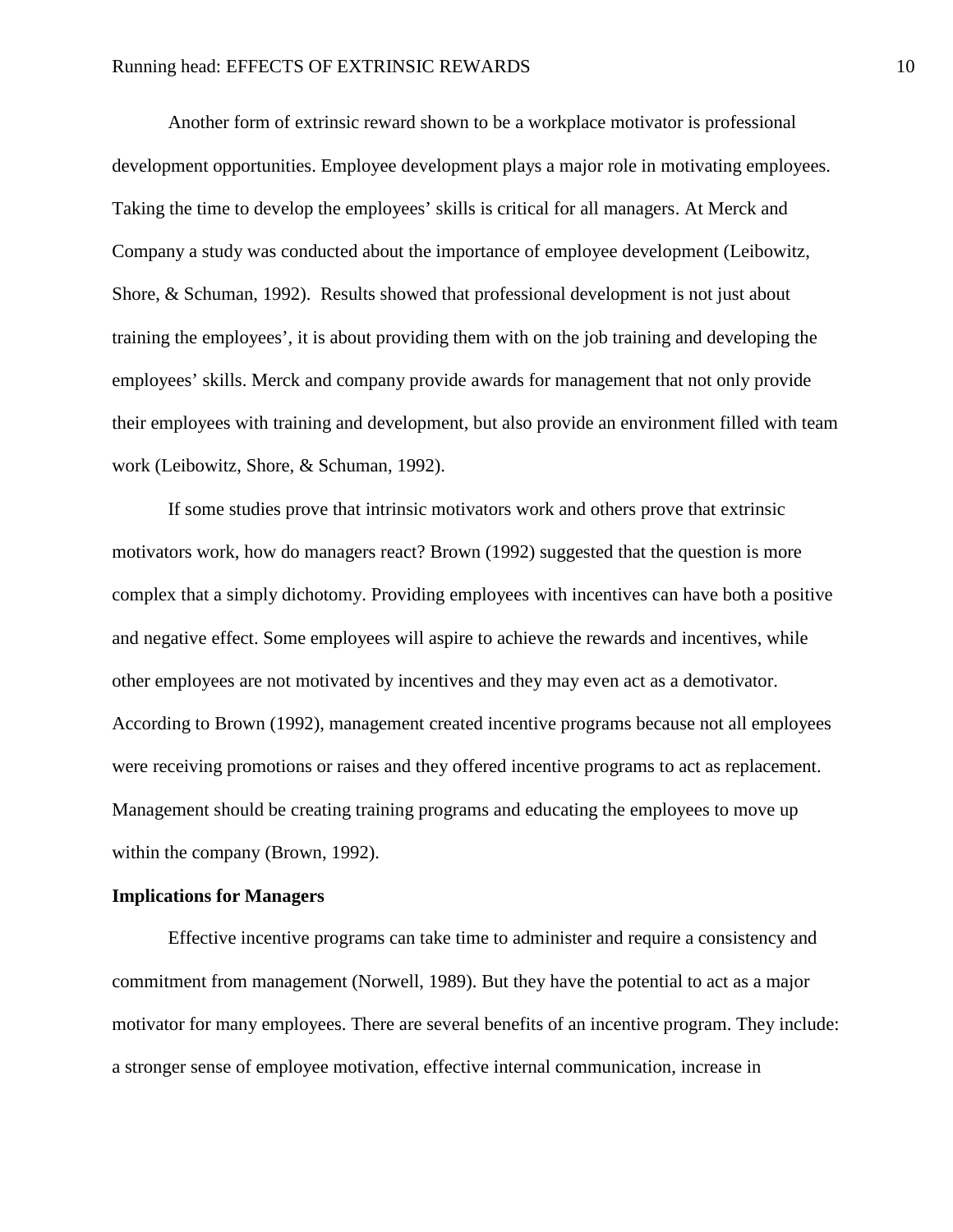recruitment and retaining high quality employees, an improvement in the employees' selfawareness, and a stronger sense of employee loyalty (Norwell, 1989).

Mani (2002) discussed the importance of acknowledging an employee's high performance and providing the employee incentives such as a raise or promotion. The author provided an example of a performance management program at East Carolina University. The purpose of the program was to motivate and reward employees for their exceptional work. East Carolina University measured the employees' motivation through a survey. The surveys showed a strong shortage of high level performance in the university.

## **Conclusion**

Based on the literature reviewed, further study is needed. Much of the literature shows that intrinsic rewards work, but other studies suggest that external motivators are also necessary. The research community has gathered much data on effective management strategies that can inform business practice. The implication for the present study is how applicable this information is to the proprietary, career-oriented higher education sector. Keiser University has a split corporate personality—it sometimes behaves like a business; it sometimes behaves like a higher education institution. What is needed to illuminate this question is primary research. Trying different motivation techniques with the actual actors in an authentic scenario is the only way to specifically inform the research question.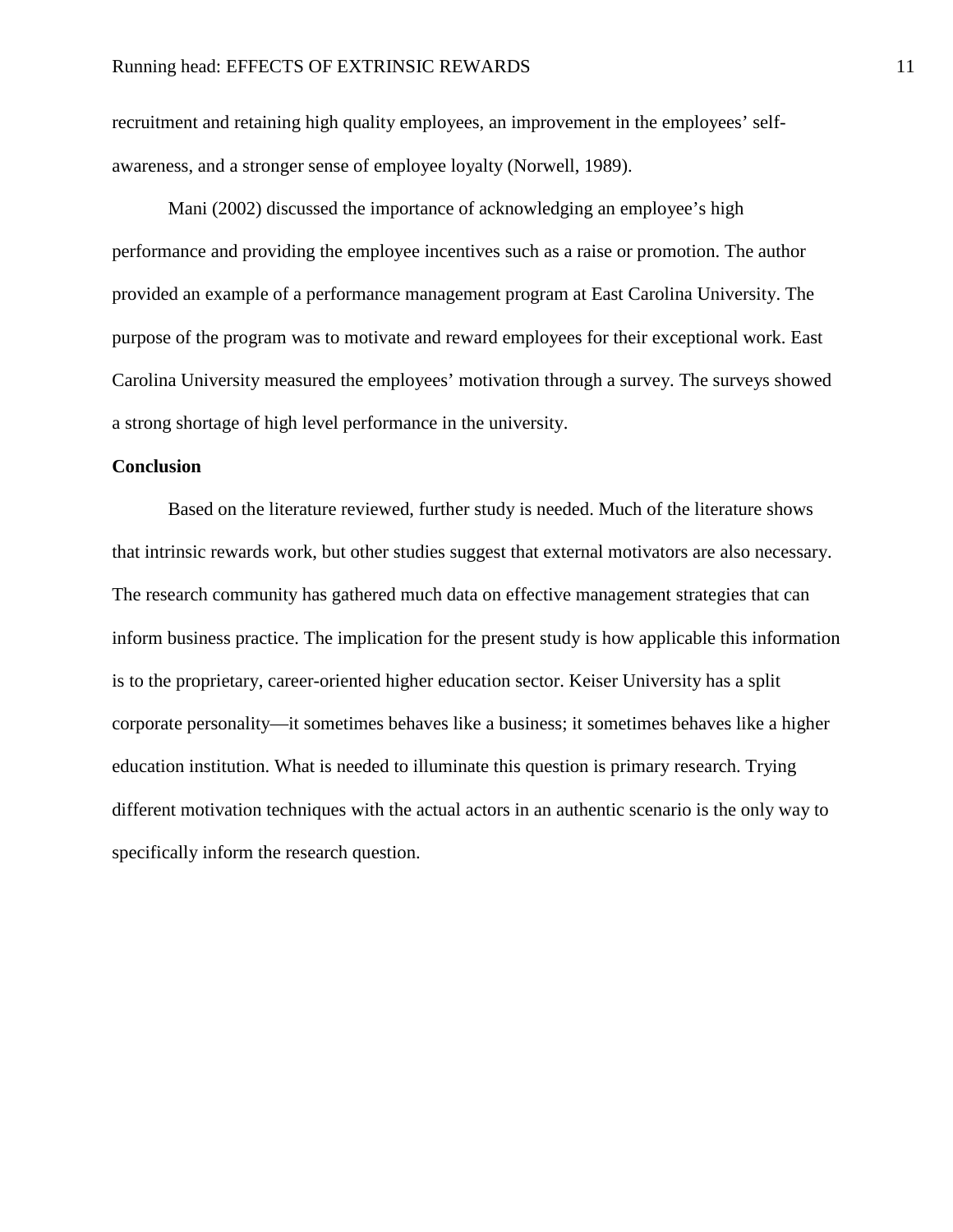#### **Chapter Three**

#### **Research Methodology**

## *Problem Statement*

The ever-present problem for an admissions team is how to get the greatest number of the most-appropriate prospects as new students for the school. The problem for managers of admissions counselors is how to keep counselors performing to their greatest potential. No clear consensus exists in the research community about the best way to spur admissions counselors on to high levels of achievement in the world of proprietary career-oriented higher education. This study takes the opportunity to use primary data collection to investigate the solution to the problem of motivating admissions counselors.

#### *Study Population*

The population of individuals studied in this research is admissions counselors working in the proprietary, career-oriented college market. Keiser University employs approximately 400 individuals to work in this capacity. This study takes a convenience sample of nine admissions counselors who work in the online division and report to the author of this paper, who is their manager.

Six are female and three are male. Five are African American, three are Caucasian, and one is Asian. Two participants hold master's degrees and seven have the minimum educational requirement, a bachelor's degree. None of the participants has been in college admissions for more than three years. Two have less than one year of experience; the remaining seven have more than one year of experience. This sample is an appropriate group of individuals to study for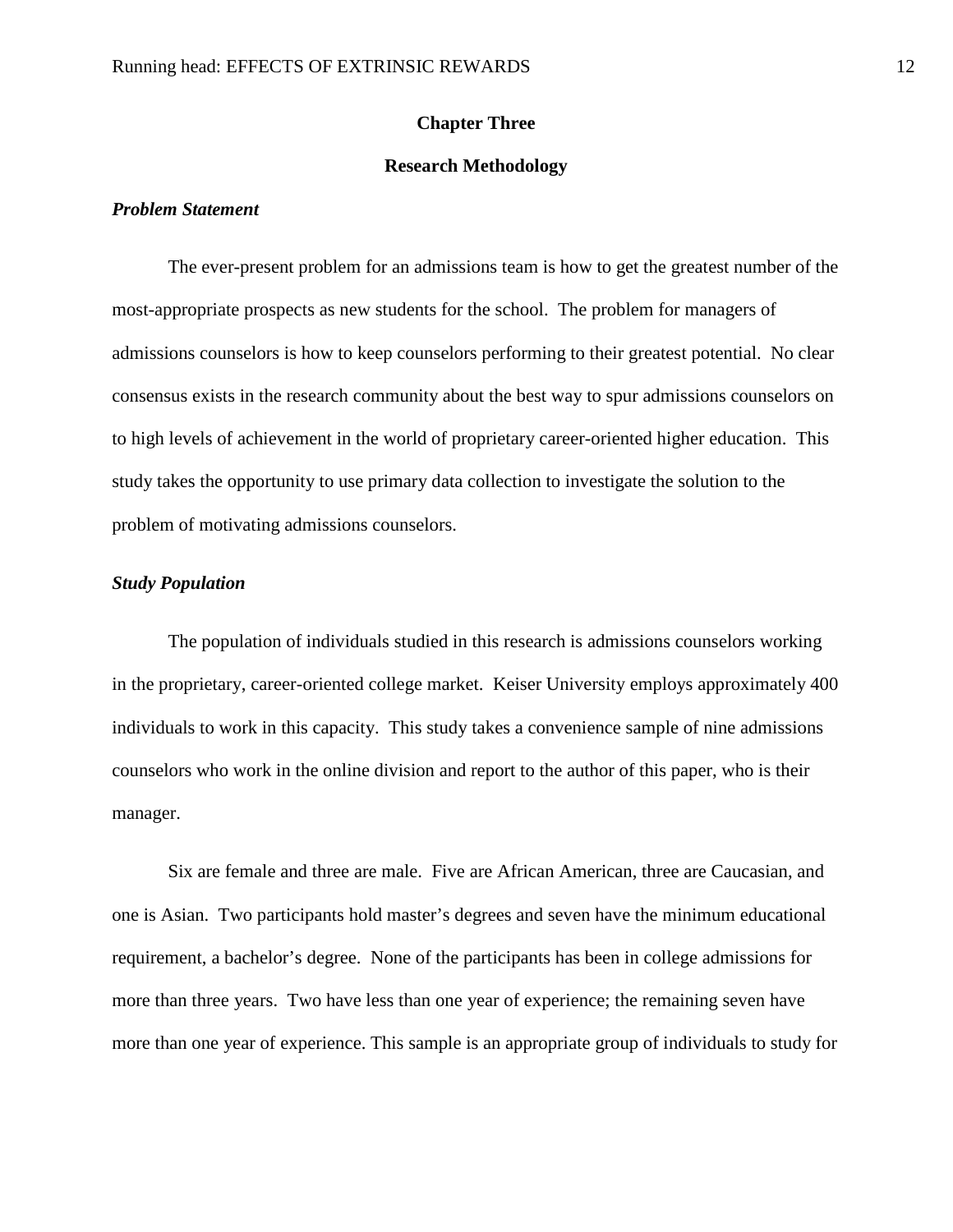insights about how to motivate admissions counselors—Results of studying this group would be highly applicable to the rest of the population, as well as the rest of the industry.

The participants were briefed on the purpose and procedure of the study. Informed consent forms were distributed and participants had an opportunity to ask questions about the study. Participants were offered the opportunity to opt out of participation and were assured of their anonymity throughout the process. Signed forms were collected and are on file in the author's office.

## *The Process*

Prior to performing the study, the researcher will brief the participants on the goals of the study. The participants will sign a consent form in order to participate in the study. Every participant will be provided with a copy of the signed consent form and have an opportunity to ask the researcher questions pertaining to the study.

During the action research project, the writer will utilize extrinsic and intrinsic factors to motivate admissions counselors' and then measure the results. For two weeks the researcher will provide the participants with tangible items, such as candies, chocolates, candles, etc. for each student they enroll. The following two weeks, the researcher will not provide the admissions counselors with tangible items and only provide the counselors with words of encouragement on accomplishing their goals. Furnham's (2005) study will assist the researcher in measuring the motivating factors for admissions counselors. Every time a counselor has an enrollment during the two weeks of receiving an extrinsic reward, the reward given to the counselor will be recorded as well as the counselor's enrollment performance. During the two weeks when the counselors' receive verbal reinforcements for their performance, each verbal reinforcement will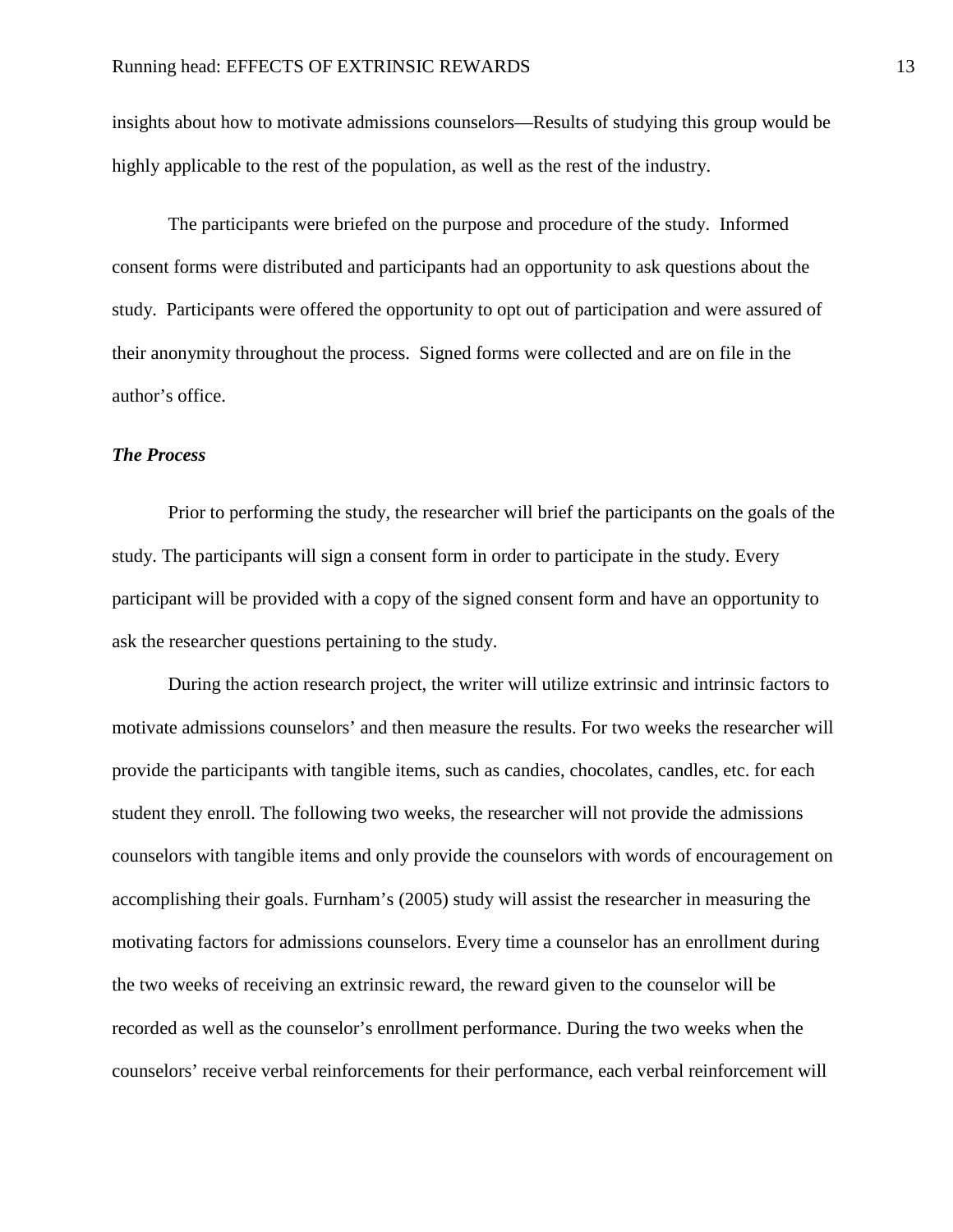be recorded in addition to the counselor's enrollment performance. Examples of verbal reinforcements include statements such as "way go to, great job, you're changing people's lives, etc". Their performance will be compared in the presence and absence of tangible reinforcements.

Mani's (2002) study supports the action research project due to the fact that the ability to acknowledge an employee's high performance is essential for supervisors. It is critical to remain objective and true to the employee's accomplishments. Similar to Hanson's study the researcher will examine the impact of tangible and verbal reinforcements on the performance levels of admissions counselors.

The researcher will evaluate the log and utilize the quantitative analysis in determining the admissions counselors motivating factors. Through evaluating the admissions counselors' performance when they receive tangible rewards and when they receive verbal reinforcements for their performance, this evaluation will assist the researcher in determining the admissions counselors' motivating factors.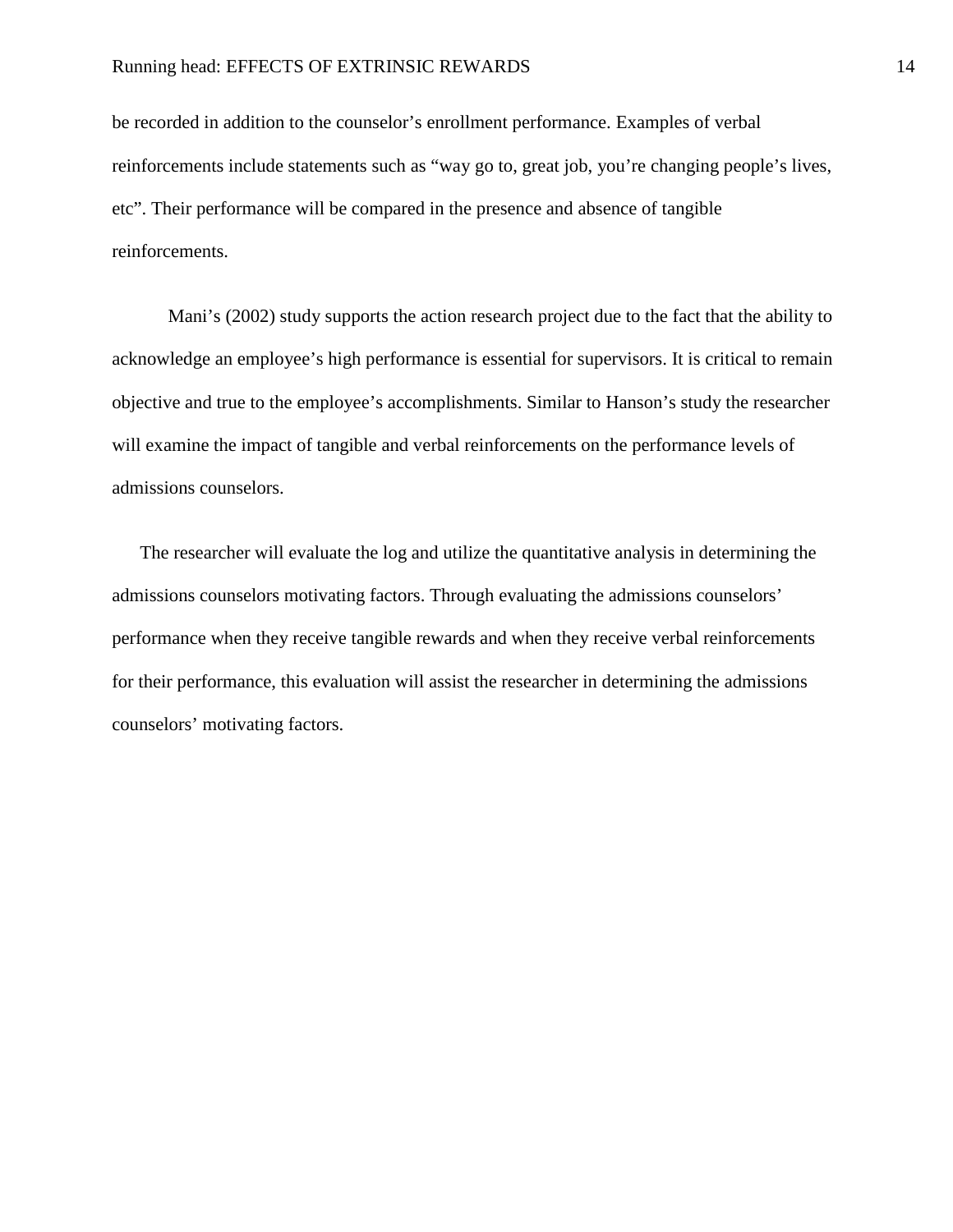## **Chapter Four**

## **Description of Results**

During Phase One, the admissions counselors achieved a total of 22 enrollments. For each enrollment, the admissions counselor received a tangible reward. In Phase Two, the admissions counselors achieved 26 enrollments. For each enrollment, they were given a verbal reinforcement. There were several exemplary cases where admissions counselors received 5 enrollments during Phase Two. One admissions counselor achieved 7 enrollments in Phase One. The chart below outlines the results of the study.

| Admissions  | Total                        | Tangible    | Total                    | Verbal          | Total number      |
|-------------|------------------------------|-------------|--------------------------|-----------------|-------------------|
| Counselor   | enrollments for<br>phase one | rewards     | enrollments<br>for phase | reinforcements  | of<br>enrollments |
|             |                              |             | two                      |                 | for phase $1 \&$  |
|             |                              |             |                          |                 | $\overline{2}$    |
| Admission   | 3                            | two         | 5                        | Great job, way  | 8                 |
| counselor 1 |                              | candles,    |                          | to go, you're   |                   |
|             |                              | lotion,     |                          | changing        |                   |
|             |                              |             |                          | students lives, |                   |
|             |                              |             |                          | great job, way  |                   |
|             |                              |             |                          | to go           |                   |
| Admission   | $\overline{2}$               | chocolate   | $\overline{5}$           | Great job, way  | $\overline{7}$    |
| counselor 2 |                              | bar, candle |                          | to go, you're   |                   |
|             |                              |             |                          | changing        |                   |
|             |                              |             |                          | students lives, |                   |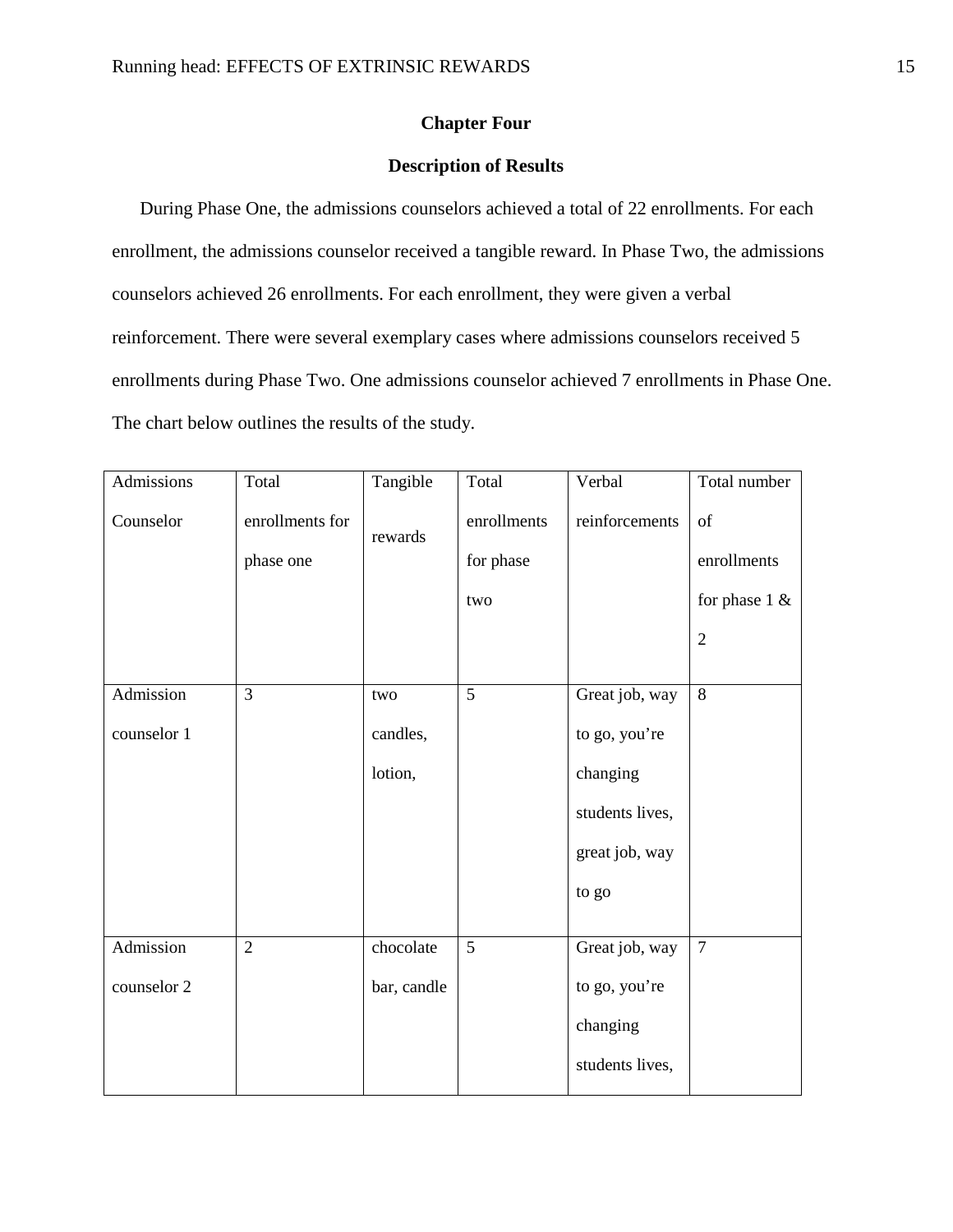|             |                |             |                | great job, way  |                |
|-------------|----------------|-------------|----------------|-----------------|----------------|
|             |                |             |                | to go           |                |
| Admission   | $\overline{2}$ | lotion,     | $\mathbf{1}$   | Way to go       | $\mathfrak{Z}$ |
|             |                |             |                |                 |                |
| counselor 3 |                | candy       |                |                 |                |
| Admission   | $\mathbf{1}$   | candy       | $\overline{2}$ | You're          | 3              |
| counselor 4 |                |             |                | changing        |                |
|             |                |             |                | students lives, |                |
|             |                |             |                | great job       |                |
| Admission   | $\mathbf{1}$   | chocolate   | $\overline{4}$ | Great job,      | 5              |
| counselor 5 |                | bar         |                | way to go,      |                |
|             |                |             |                | you're          |                |
|             |                |             |                | changing        |                |
|             |                |             |                | students lives, |                |
|             |                |             |                | great job       |                |
| Admission   | $\overline{3}$ | picture     | 5              | Great job, way  | $\,8\,$        |
|             |                |             |                |                 |                |
| counselor 6 |                | frame,      |                | to go, you're   |                |
|             |                | lotion,     |                | changing        |                |
|             |                | candle      |                | students lives, |                |
|             |                |             |                | great job, way  |                |
|             |                |             |                | to go           |                |
| Admission   | $\overline{3}$ | Two         | $\overline{2}$ | Great job, way  | 5              |
| counselor 7 |                | chocolate   |                | to go,          |                |
|             |                | bars, candy |                |                 |                |
|             |                |             |                |                 |                |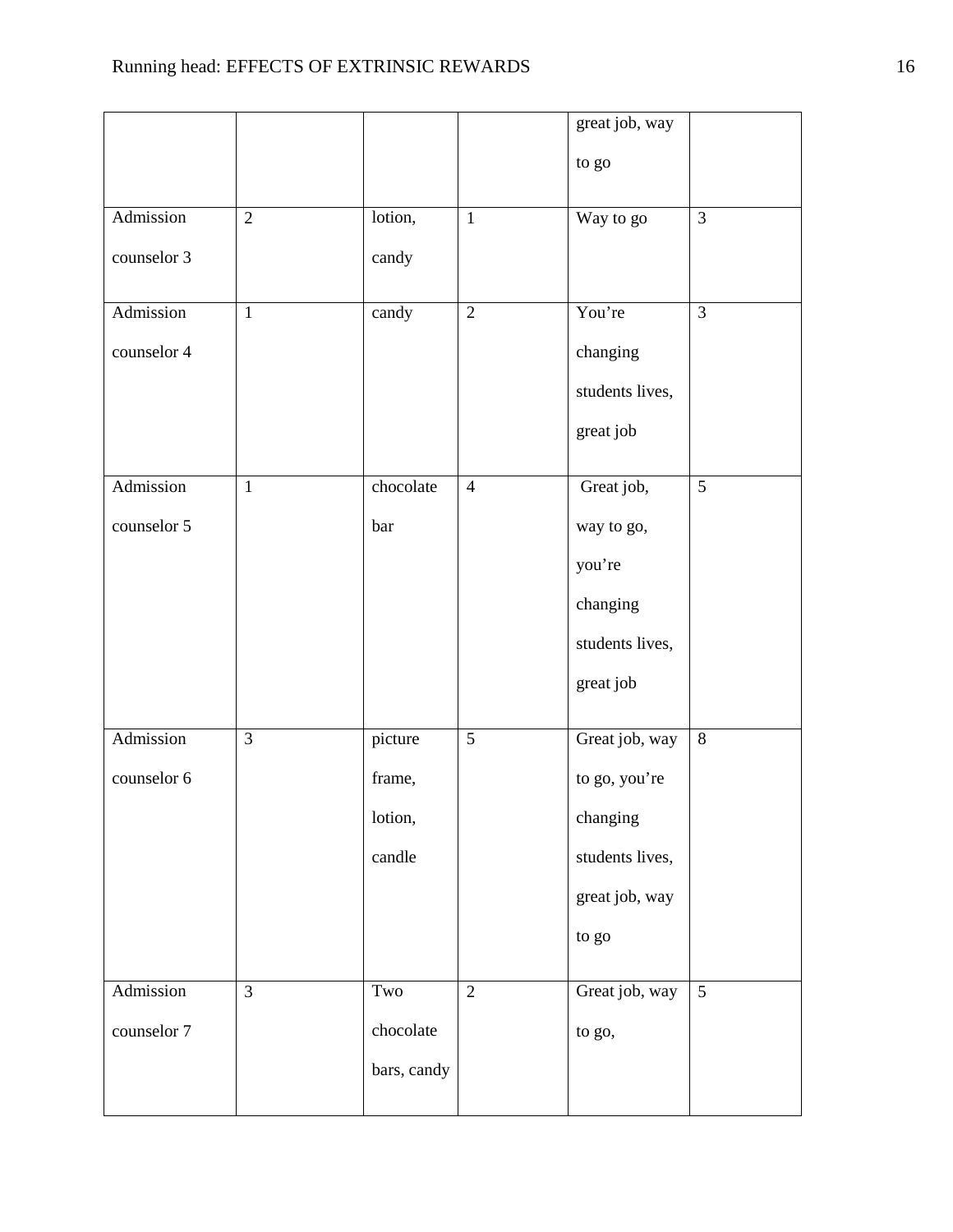# Running head: EFFECTS OF EXTRINSIC REWARDS 17

| Admission   | 7            | Five             | $\overline{2}$   | Great job, way | 9            |
|-------------|--------------|------------------|------------------|----------------|--------------|
| counselor 8 |              | candies          |                  | to go,         |              |
|             |              | and two          |                  |                |              |
|             |              | chocolate        |                  |                |              |
|             |              | bars             |                  |                |              |
|             |              |                  |                  |                |              |
| Admission   | $\mathbf{0}$ | $\boldsymbol{0}$ | $\boldsymbol{0}$ | Great job      | $\mathbf{1}$ |
| counselor 9 |              |                  |                  |                |              |
| Total       | 22           |                  | 26               |                | 48           |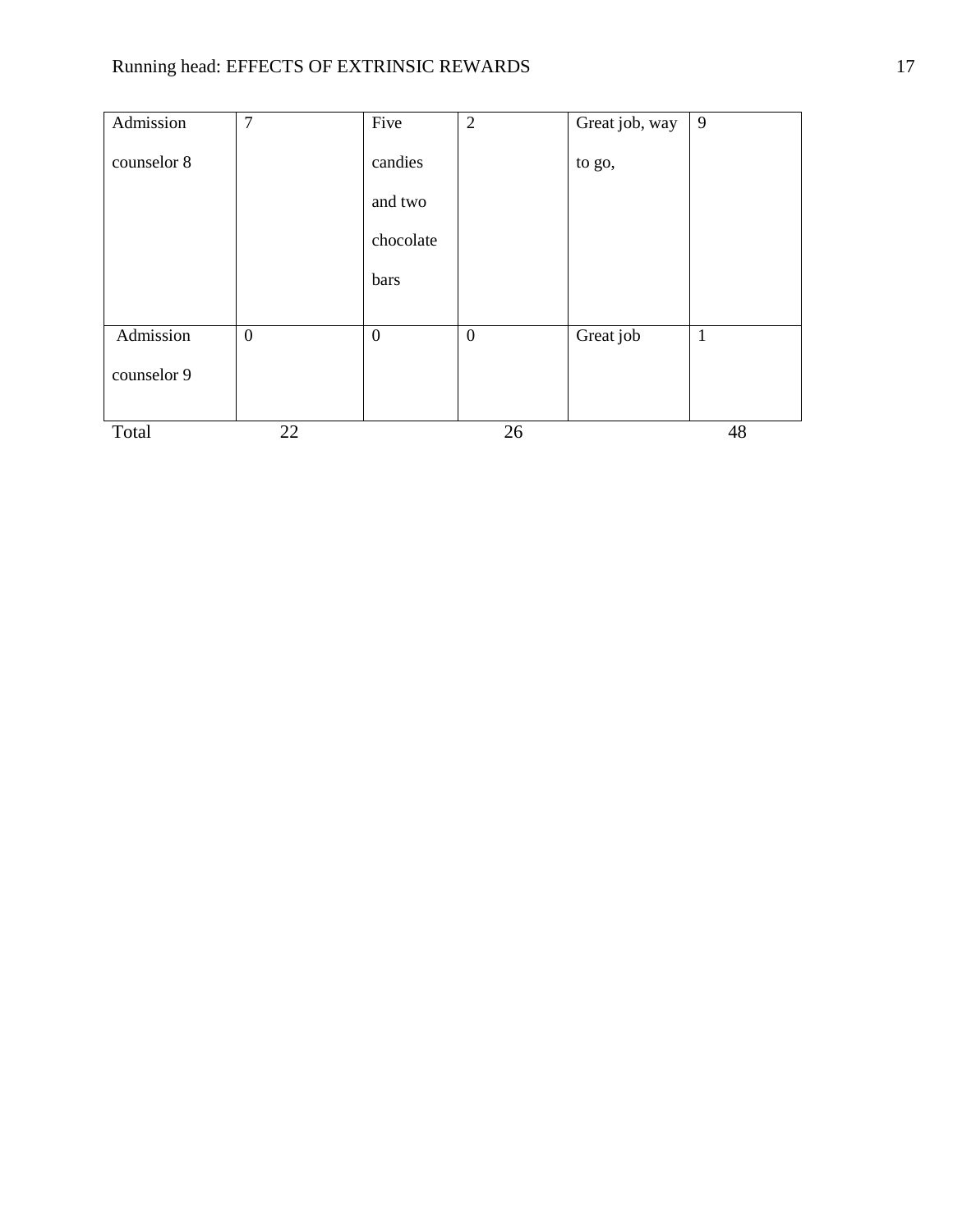#### **Chapter Five**

#### **Summary**

The problem for managers of admissions counselors is finding effective motivators. This paper reviewed relevant literature in an attempt to determine the motivators that researchers study when examining ways to focus admissions counselors on their goals. A simple experiment was designed that compared the effectiveness of tangible rewards to verbal reinforcements in order to compare methods for motivating employees.

The results presented in Chapter Four are important because they show that verbal reinforcements were a strong motivating factor for the admissions counselors. During Phase One of the study, the admissions counselors achieved 22 enrollments; for every enrollment they received a tangible reward. In Phase Two of the study, the admissions counselors achieved 26 enrollments; for every enrollment they received a verbal reinforcement. The results prove that verbal reinforcements act as a stronger motivating factor for admissions counselors. Three of the admissions counselors achieved 5 enrollments in Phase Two, while only one admissions counselor achieved 7 enrollments in Phase One. The counselors were clearly motivated by the verbal reinforcements rather than the tangible reinforcements.

Why were these employees more motivated by verbal reinforcements than tangible rewards? One possibility is the extrinsic value of the tangible rewards chosen. Rewards included chocolate, other candy, candles, picture frames, or hand lotion. An attempt was made to offer employees rewards that matched their individual tastes according to gender and personality. However, a possibility is that there was not enough value in the extrinsic rewards to make a difference. Another possibility is that the employees who work in this position are career professionals who view their self-worth through a lens of effectiveness at their job. Such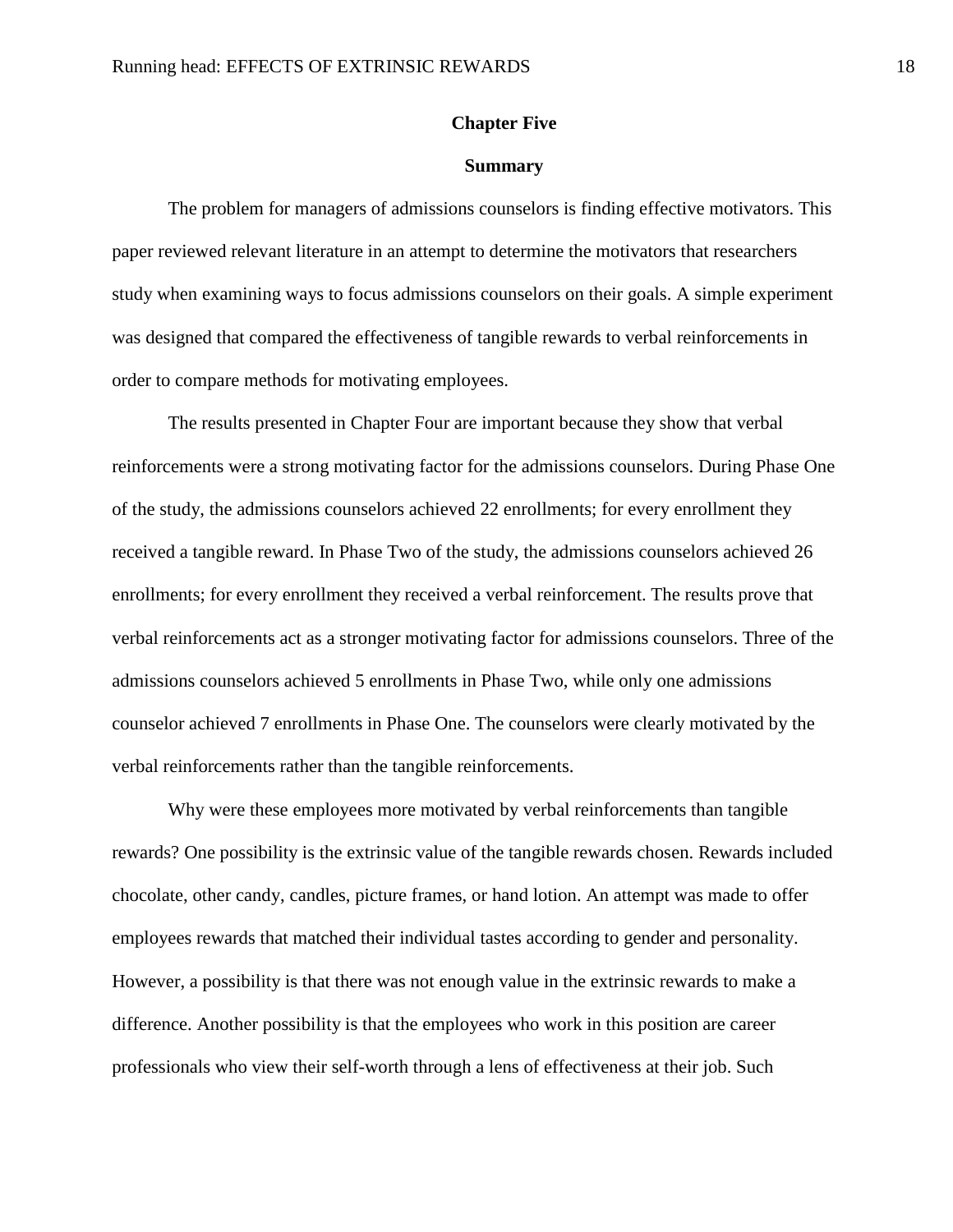employees are more likely to be motivated by positive verbal reinforcement from their superior than even high-value tangible rewards.

Another way of viewing the issue of employee motivation is that an individual approach may be necessary. Leadership in this area may just entail getting to know individual employees and finding out what drives them. Brown's (1992) work would support this idea. According to Brown (1992), extrinsic rewards do not motivate all employees. The results of this study proved that not every admissions counselor was motivated by the tangible reinforcements. The admissions counselor who achieved 7 enrollments in Phase One and 2 enrollments in Phase Two is clearly an employee who is motivated by extrinsic rewards. The remaining counselors achieved most of their enrollments in Phase Two. Therefore, the majority of the counselors are motivated by verbal reinforcements.

Future studies on this topic could investigate the speculation offered. One version of the study could track the result of using higher-stakes rewards, such as cash, paid time off, or hotel stays. Another way of studying motivators for these employees is to interview each one individually in an attempt to determine his or her motivation, then compare phases where those motivators are used with a phase in which no motivators are used.

The information obtained through the research study can benefit managers at a proprietary college admissions department. While admissions counselors are not considered sales people, the information obtained through the study can be valuable information to managers in sales environments, such as call centers, phone sales, and phone market researchers. All managers have to find ways to motivate their employees. The study will provide the managers with insight on the employees' motivating factor to achieve his or her goals.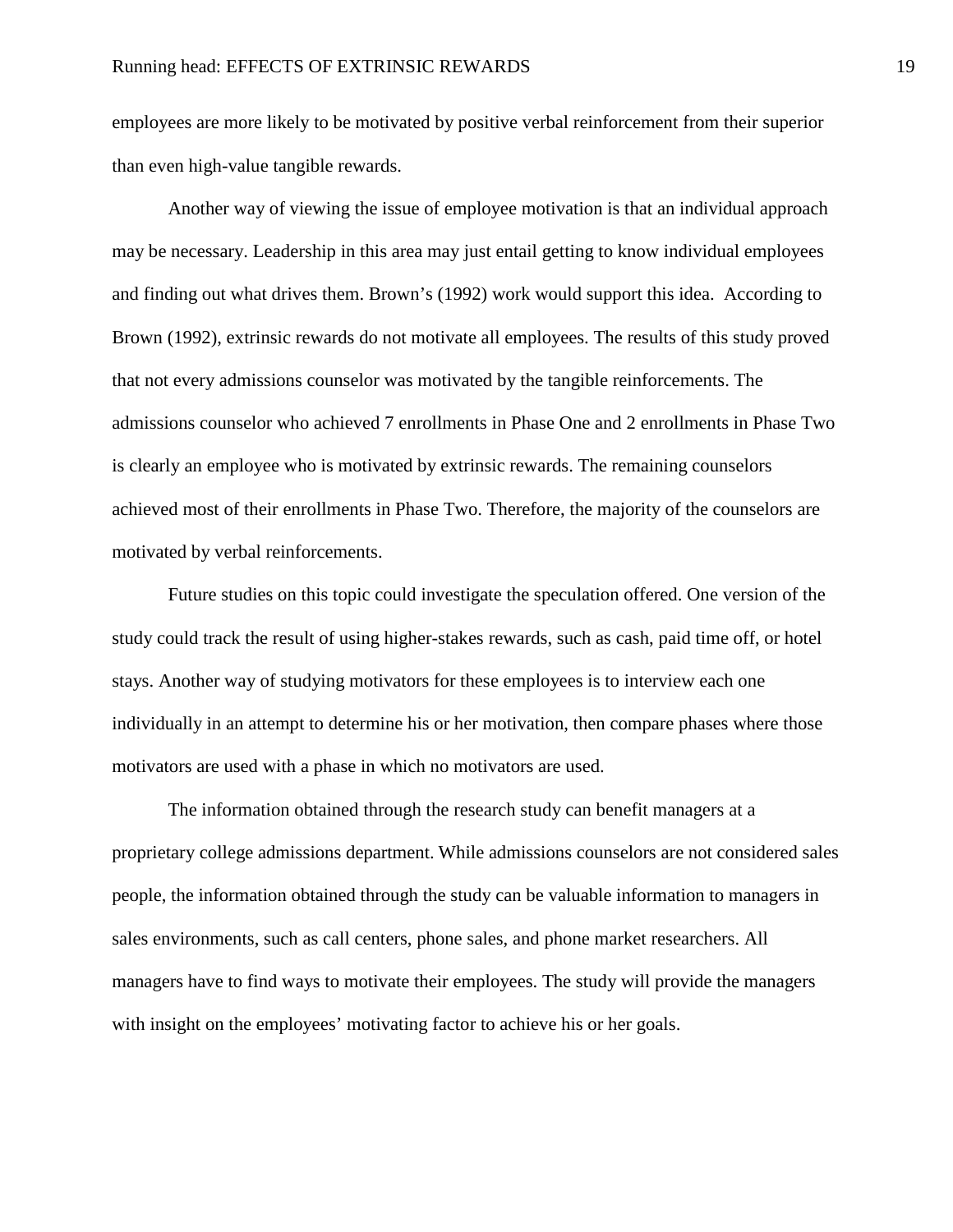Managers of admissions counselors should get to know each of their employees and as they get to know them, they will find out their key motivating factors. This research revealed many insights about the team of participants studied; it is important for a manager to experiment with schemes and determine the outcomes of the schemes. After the schemes take place, the manager should evaluate each of the employees' motivating factors.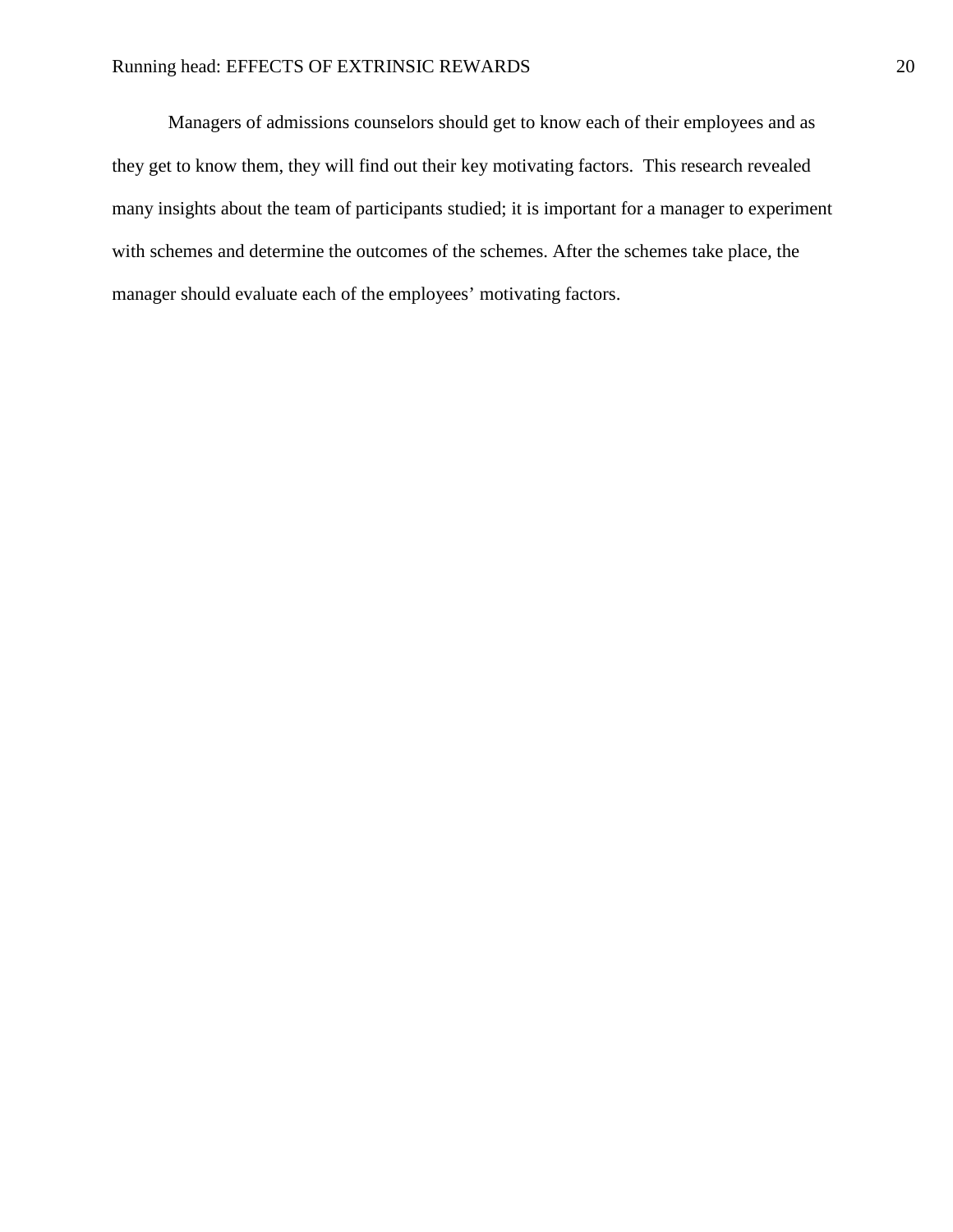#### **References**

- Albrecht, K., Abeler, J., Falk, A., & Weber, B. (2009). The influence of extrinsic rewards on intrinsic motivation. *NeuroPsychoEconomics Conference Proceedings*, 32.
- Brown, D. (1992). So you want to start an incentive program. *Management Review*, *81*(2), 43-45.
- Furnham, A., Petrides, K, Tsaousis, I., Pappas, K., & Garrod, D. (2005). A cross-cultural investigation into the relationships between personality traits and work values. *The Journal of Psychology*, *139*(1), 5-40.
- Hanson, K. (2005). Management and motivation: Mount Wachuset College and Wood Digest have teamed up to present a series of college-level wood technology courses. *Wood Digest*, *36*(8), 11-12.
- Kocabiyikoglu, A., & Popescu, I. (2007). Managerial motivation dynamics and incentives. *Management Science*, *53*(5), 834-849.
- Leibowitz, Z. B., Shore, J. E., & Schuman, G. E. (1992). Managers can be developers too. *Training & Development*, *46*(3), 46-56.
- London, M. (1993). Relationships between career motivation, empowerment and support for career development. *Journal of Occupational and Organizational Psychology*, *66* (1), 55- 70.
- Mani, B. G. (2002). Performance appraisal systems, productivity, and motivation. *Public Personnel Management*, *31*(2), 141-162.
- Norwell, W. D. (1989). Incentive compensation linking employee and owner objectives. *Journal of Property Management*, *54*(5), 44-48.
- Williams, K. (1999). Rewards encourage loyalty, increase performance. *Strategic Finance*, *81*(6), 75.